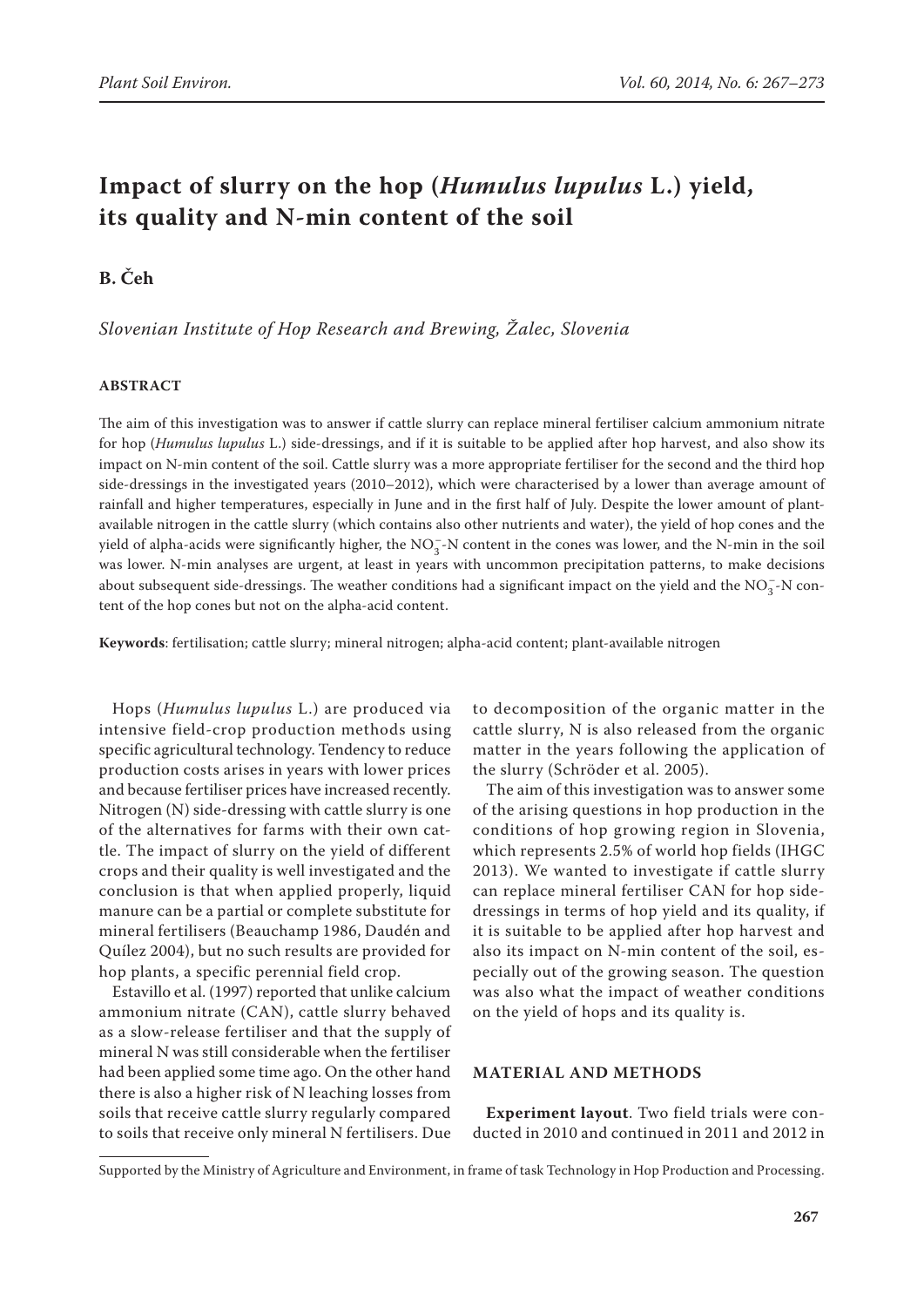| Treat-        | Included in field |                 |                                                            |                                                                            |                                                                    |
|---------------|-------------------|-----------------|------------------------------------------------------------|----------------------------------------------------------------------------|--------------------------------------------------------------------|
| ment          | experiment        | 1 st            | 2nd                                                        | 3rd                                                                        | September                                                          |
| $\mathbf{A}$  | $(i)$ and $(ii)$  |                 | CAN; 70 kg/ha N                                            | CAN; 50 kg/ha N                                                            |                                                                    |
| B             | (i)               |                 |                                                            | CAN; 70 kg/ha N cattle slurry $(26 \text{ m}^3/\text{ha})$                 | –                                                                  |
| $\mathcal{C}$ | (i)               | CAN; 50 kg/ha N | cattle slurry $(26 \text{ m}^3/\text{ha})$ CAN; 50 kg/ha N |                                                                            |                                                                    |
| D             | (i)               |                 |                                                            | cattle slurry (26 m <sup>3</sup> /ha)cattle slurry (26 m <sup>3</sup> /ha) |                                                                    |
| E             | (ii)              |                 | CAN; 70 kg/ha N                                            |                                                                            | CAN; 50 kg/ha N cattle slurry <sup>a</sup> (26 m <sup>3</sup> /ha) |

Table 1. Timing of cattle slurry and mineral fertiliser calcium ammonium nitrate (CAN) applications for hop side-dressings, showing the treatment (A, B, C, D, E) and the amount applied

aNot in 2012 because the soil was dry in summer and catch crop was not sown

the experimental fields of the Slovenian Institute of Hop Research and Brewing (IHPS) at Žalec (near Celje, Slovenia). A block trial (i) with treatments A, B, C and D was undertaken in one hop field, and another block trial (ii) with treatments A and E was undertaken in a hop field nearby (the size of one plot was 300  $m^2$  and 600  $m^2$ , respectively), both with three replications.

**Hop cv. Aurora**. Aurora is a diploid hybrid with intense and pleasant hoppy aroma and contains 7.2–12.6% of alpha-acids.

**Treatments and agro-technique used in the experiment**. The treatments in the experiments were as shown in Table 1. N side-dressing was done three times: end of May, before the fast hop growth – around the  $10^{th}$  of June and at the beginning of flowering – in the first days of July. When cattle slurry was used for the second side-dressing, it was incorporated immediately at cultivation. When it was used for the third side-dressing, the slurry was used for hop defoliation at the same time and incorporated immediately at hop hilling up.

All the other agro-technical arrangements were the same for all treatments and according to good agricultural practice. The catch crop oilseed radish (*Raphanus sativus* L. var. *oleiformis*) was sown in 2010 and in 2011 after the last hop hilling up but not in 2012 because of a lack of precipitation. In 2010, the hop field was drip irrigated on the  $12<sup>th</sup>$ of July and the 19<sup>th</sup> of July; approximately 25 mm of water was applied each time. There was no irrigation in 2011. In 2012, the hop field was irrigated once, using a hose-pull irrigator (on June 29), and 25 mm of water was applied.

**Mineral fertiliser CAN (27% N) and cattle slurry**. The granulated mineral fertiliser CAN contains 27% N, half in  $NO_3^-$ -N and half in  $NH_4^+$ -N form, 2.7–3.3% Mg and 4.6–6.1% Ca (Petrokemija 2012). The nutrient content in cattle slurry can be highly variable and is affected by many factors, such as animal type, animal diet and dilution (Beauchamp 1986). Total N was analysed according to the ISO 11261 (1996) method. NH<sup>+</sup>-N form of N was analysed according to the method of Jackson (1958). Despite the fact that the slurry was supplied by the same farmer on all the investigated years and for both N side-dressings, its nutrient content and dry matter content differed (Table 2). So, unexpectedly less N was applied with cattle slurry compared to CAN; for example, in 2011 in

| Year | Side-<br>dressing | Dry matter<br>content<br>$(\%)$ | Total N applied<br>with $26 \text{ m}^3$<br>(kg/ha N) | $NH_A^+$ -N content<br>in total $N$ (%) | $NH4+$ -N applied<br>with $26 \text{ m}^3$<br>(kg/ha) | $\mathbf{P}$          | K   | Mg | Ca |
|------|-------------------|---------------------------------|-------------------------------------------------------|-----------------------------------------|-------------------------------------------------------|-----------------------|-----|----|----|
|      |                   |                                 |                                                       |                                         |                                                       | $(kg/26 \text{ m}^3)$ |     |    |    |
| 2010 | 2 <sub>nd</sub>   | 4                               | 47                                                    | 39                                      | 18                                                    | 8                     | 47  | 8  | 18 |
|      | 3 <sup>rd</sup>   | 8                               | 81                                                    | 42                                      | 34                                                    | 10                    | 75  | 10 | 29 |
| 2011 | 2 <sub>nd</sub>   | 4                               | 57                                                    | 54                                      | 31                                                    | 5                     | 21  | 5  | 8  |
|      | 3 <sup>rd</sup>   | 4                               | 57                                                    | 55                                      | 32                                                    | 5                     | 24  | 5  | 8  |
| 2012 | 2 <sub>nd</sub>   | 12                              | 122                                                   | 28                                      | 35                                                    | 18                    | 91  | 18 | 36 |
|      | 3 <sup>rd</sup>   | 9                               | 109                                                   | 31                                      | 33                                                    | 21                    | 115 | 23 | 49 |

Table 2. Cattle slurry characteristics concerning total N,  $NH_4^+$ -N, potassium, phosphorus and magnesium content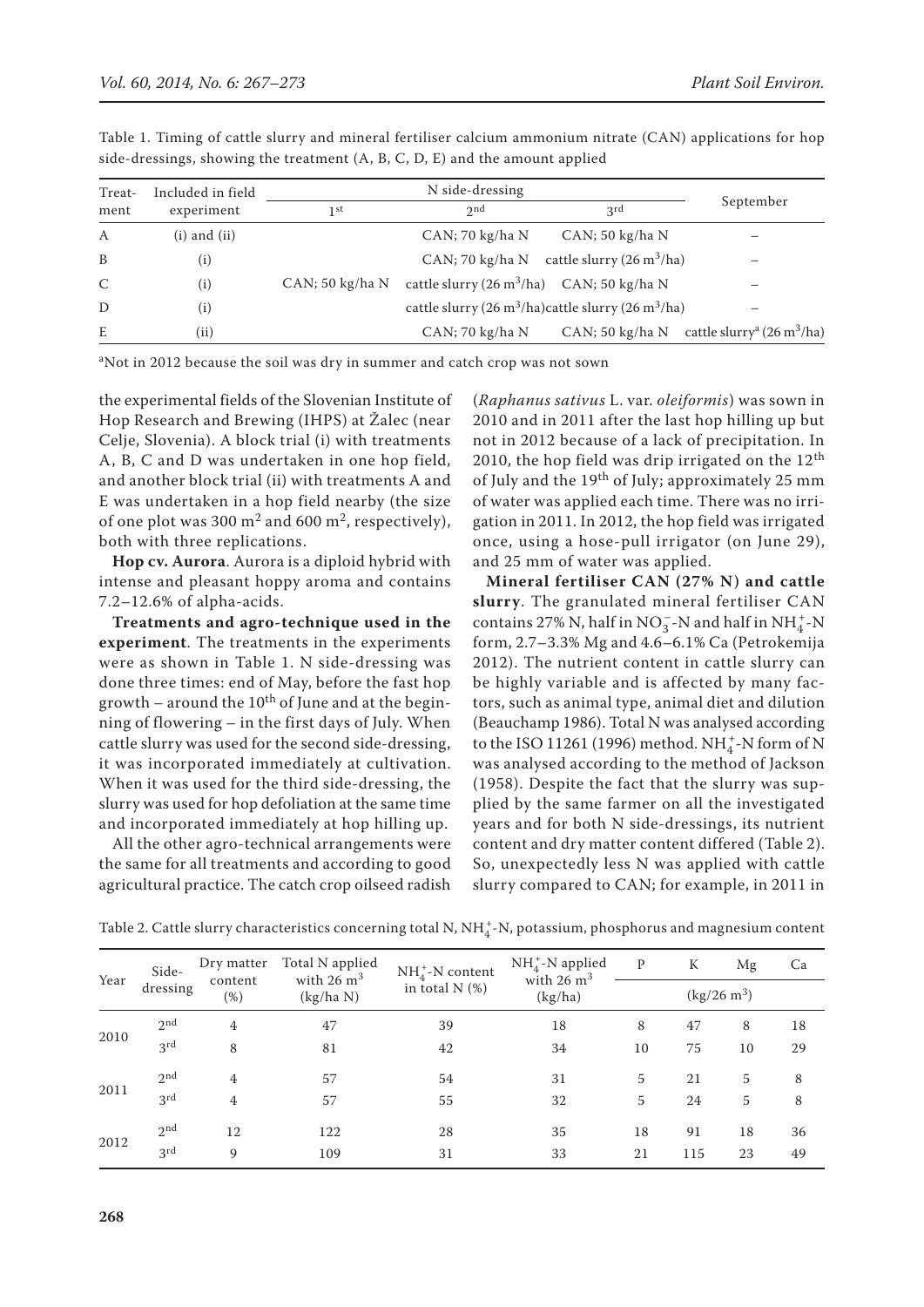treatment A 170 kg N/ha was applied, in treatment B 150 kg N/ha, in treatment C 130 kg N/ha and in treatment D 115 kg N/ha. But beside N cattle slurry contains also other nutrients and water (Table 2).

**Soil and weather conditions**. The experimental field contains heavy Eutric alluvial soils, with gleyic characteristics. It was composed out of 4 distinctive soil layers to the depth of 80 cm:  $A_1$  horizon (from 0–20 cm);  $A_2$  horizon (from 20–35 cm); AG<sub>o</sub> horizon (from 35–50 cm), and  $G_A$  horizon (from 50–80+ cm). The analysis revealed that the soil was on average (combining soil layers) silty clay loam, with 18.27% sand, 46.77% silt and 34.96% clay. In horizon  $A_2$  and in all the other lower horizons structure was polyedric. At the start of the experiment, the soil of the upper horizon contained 1.9% of C, 20.1 mg P/100 g soil (Al method) and 18.8 mg K/100 g soil (Al method). The pH was 7.0.

The 40-year average precipitation from April to August (592 mm) was not reached in any of the investigated years (2010, 2011 and 2012) and the average temperature was higher than the 40-year average (16.4°C) (Figure 1). The warmest season was 2012 (almost 2°C warmer than the long-term average). The average seasonal temperature in 2010 and 2011 was similar (17.7°C and 17.9°C, respectively), and also the average precipitation amount (398 mm and 413 mm, respectively). During the hop growth season in 2010 the temperatures were high particular in the first 20 days of July, and there was only 9 mm of rainfall at that time. In the last 10 days of June, there was only 7 mm of rainfall. In the hop growth season in 2011 the largest rainfall deficit was recorded in August, while in the last ten days of May and in the first ten days of June there was more than average quantity of rainfall. In 2012 growth season there was 569 mm rainfall, out of which 100 mm fell in the time of harvest. Dry conditions prevailed from the autumn 2011 until March 2012. The lack of rainfall and high temperatures started again in June and continued until the harvest (Agrometeorological 2010, 2011 and 2012).

**Mineral N in soil**. Soil samples for mineral N (N-min –  $NO_3^-$ -N and  $NH_4^+$ -N forms) detection were taken during the growth seasons and before the winter. The samples were immediately stored in a cool box and analysed for N-min according to DIN/EN (1998) method; measurement uncertainty was 1.1%. In the first two years (2010 and 2011) soil sampling of 0–25 cm soil layer was done with regard to the treatment; 7 subsamples were taken from each plot by a soil probe, collected together with regard to the treatment to form a sample (one soil sample per treatment). In 2012, the soil was sampled to a depth of 60 cm  $(0-30 \text{ cm and } 30-60 \text{ cm})$  and plot by plot. At each sampling 20 to 25 subsamples were taken from each plot by a soil probe, collected together to form a sample (one soil sample per plot).

**Experiment evaluation**. When the hop cv. Aurora reached technological maturity (last dec-



Figure 1. Average 10-days temperatures (T, °C) and precipitation amount (P, mm) in the hop growth seasons in 2010, 2011 and 2012 compared to the 40-year average (average) at the investigated location Žalec near Celje, Slovenia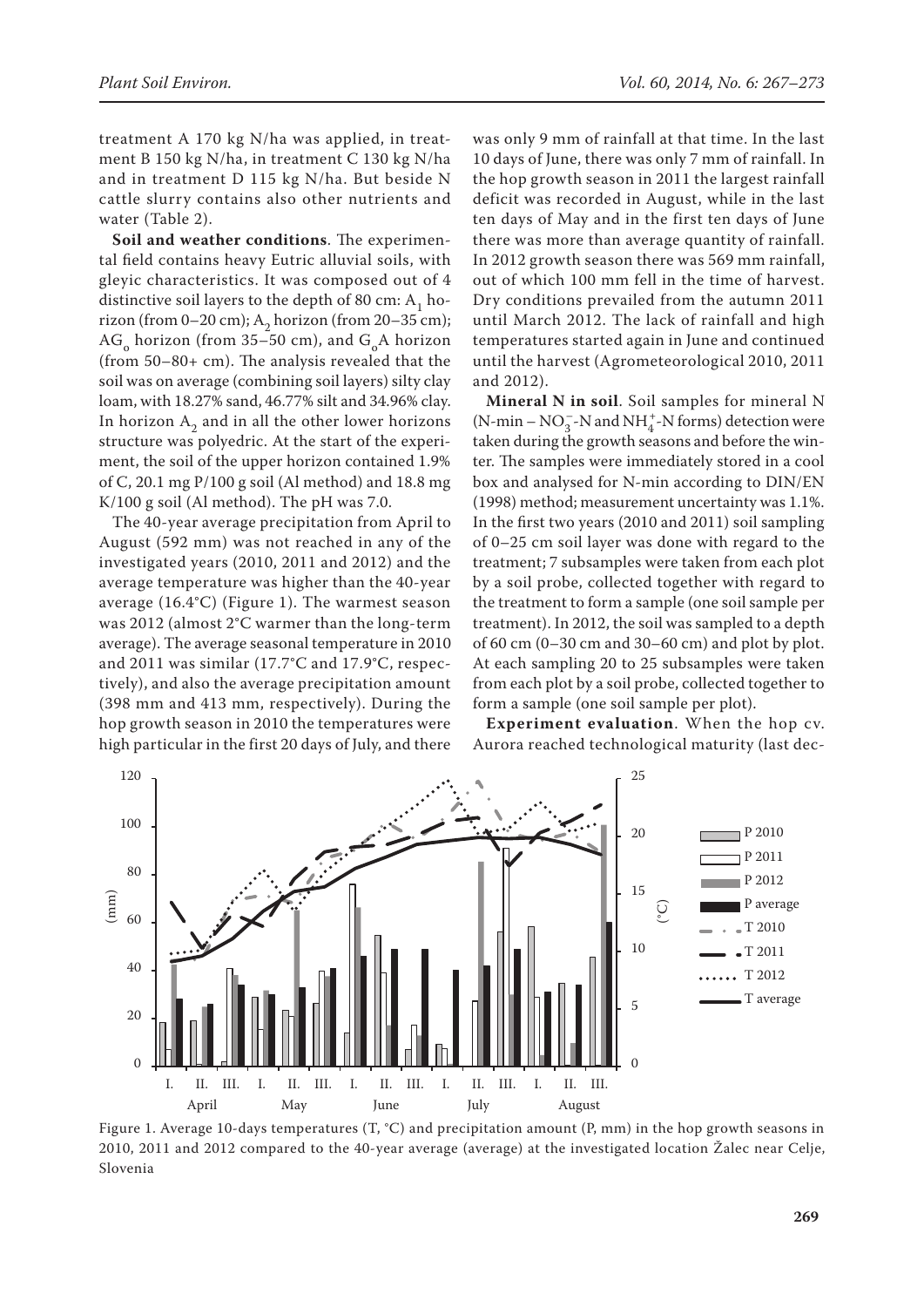ade in August) the crop was harvested plot by plot manually in the field without outer rows, and the cones were harvested by a harvester afterwards. The yield of the hop cones in each plot was estimated, samples of cones were taken. Determination of the moisture and alpha-acid content was performed using the standard Analytica-EBC (1998 and 2000) methods. The  $NO_3^-$ -N content of the hop cones was analysed according to DIN/EN (1998) method. The results were statistically processed by the computer programs Excel (Microsoft Corportaion, 2013) and Statgraphics (Centurion, Statpoint), and differences among treatments were detected by the Duncan's multiple range test  $(P < 0.05)$  for both field experiments (i) and (ii).

### **RESULTS AND DISCUSSION**

**N-min in soil**. At the conduction of the experiments, in a hop field with experiment (ii) where treatments A and E were set in a block trial, there was 35 kg/ha less N-min compared to the field with the block trial (i) with treatments A, B, C and D (Table 3).

At the beginning of July, before the third hop side-dressing in 2010, in field experiment (i), there was a higher N-min quantity in the soil treated with CAN as a second side-dressing (treatments A and B) compared to the treatments where the cattle slurry was used (treatments C and D), with an increase as high as 70 kg/ha N-min in the former (Table 3). A part of the difference could be explained by the cattle slurry containing less N compared to CAN. More N from the fertilisers probably accumulated in the soil than usual due to the lack of precipitation; there was a relatively high amount of N-min in the soil that is common before the third hop side-dressing (as much as 208 kg/ha N-min in the top 0–25 cm of the soil). However, after the harvest, there was no more than 40 kg/ha N-min in the upper layer (0–25 cm) of the soil in all the treatments.

In spring 2011, between 50 and 60 kg/ha of N-min were present in the upper layer of the soil (0–25 cm) in all the treatments, except for treatment C, where 112 kg/ha N-min was measured at that time (Table 3). Higher N-min content in treatment C could be a consequence of N mineralisation of the organic matter in the cattle slurry applied in the previous year or a consequence of the sampling. Again, as in the previous year, before the third side-dressing, there was higher amount of N-min in the soil where CAN was used for the second side-dressing (treatments A and B) compared to the treatments where the cattle slurry was used (treatments C and D). However, the difference in that year was lower compared to the previous year. The presence of sufficient moisture in the soil at the time of the second side-dressing in 2011 obviously affected processes in the soil differently compared to the previous year when soil was dry at that time. As shown in Table 3, the values were much lower

Table 3. The results of the soil analysis of  $\mathrm{NO_3^-}\text{-}\mathrm{N}$  and  $\rm NH_4^+$  -N in the upper 25 cm of soil in 2010 and in 2011 with regard to the treatments (A, B, C, D in the field experiment (i) and A and E in the field experiment (ii)) and the date of sampling

| Date of                              | Field      | Treat-     | $NO_3^-N NH_4^+N$ |                |  |
|--------------------------------------|------------|------------|-------------------|----------------|--|
| sampling                             | experiment | ment       | (kg/ha)           |                |  |
| 9 <sup>th</sup> June 2010            | (i)        | A, B, C, D | 154               | 25             |  |
|                                      | (ii)       | A, E       | 115               | 29             |  |
| Before                               |            | A          | 150               | 15             |  |
| 3rd side-                            | (i)        | B          | 198               | 10             |  |
| dressing                             |            | C          | 126               | 12             |  |
| $(8^{th}$ July 2010)                 |            | D          | 138               | 11             |  |
|                                      |            | A          | 24                | 20             |  |
| After harvest                        |            | B          | 20                | 18             |  |
| (13 <sup>th</sup> September<br>2010) | (i)        | C          | 24                | 14             |  |
|                                      |            | D          | 20                | 16             |  |
|                                      |            | A          | 28                | 39             |  |
| Before                               |            | B          | 32                | 25             |  |
| $1st side-$                          | (i)        | C          | 28                | 84             |  |
| dressing                             |            | D          | 24                | 27             |  |
| $(12^{th}$ May 2011)                 |            | A          | 32                | 22             |  |
|                                      | (ii)       | E          | 40                | 23             |  |
|                                      |            | A          | 71                | 12             |  |
| Before                               |            | B          | 59                | 12             |  |
| 3rd side-                            | (i)        | C          | 24                | 11             |  |
| dressing                             |            | D          | 16                | 8              |  |
| $(5^{th}$ July 2011)                 |            | A          | 63                | 11             |  |
|                                      | (ii)       | E          | 63                | 10             |  |
|                                      |            | А          | 16                | 12             |  |
|                                      |            | B          | 12                | 3              |  |
| After harvest                        | (i)        | C          | 12                | 3              |  |
| (22 <sup>nd</sup> September<br>2011) |            | D          | 12                | $\overline{4}$ |  |
|                                      |            | A          | 16                | 4              |  |
|                                      | (ii)       | E          | 16                | 4              |  |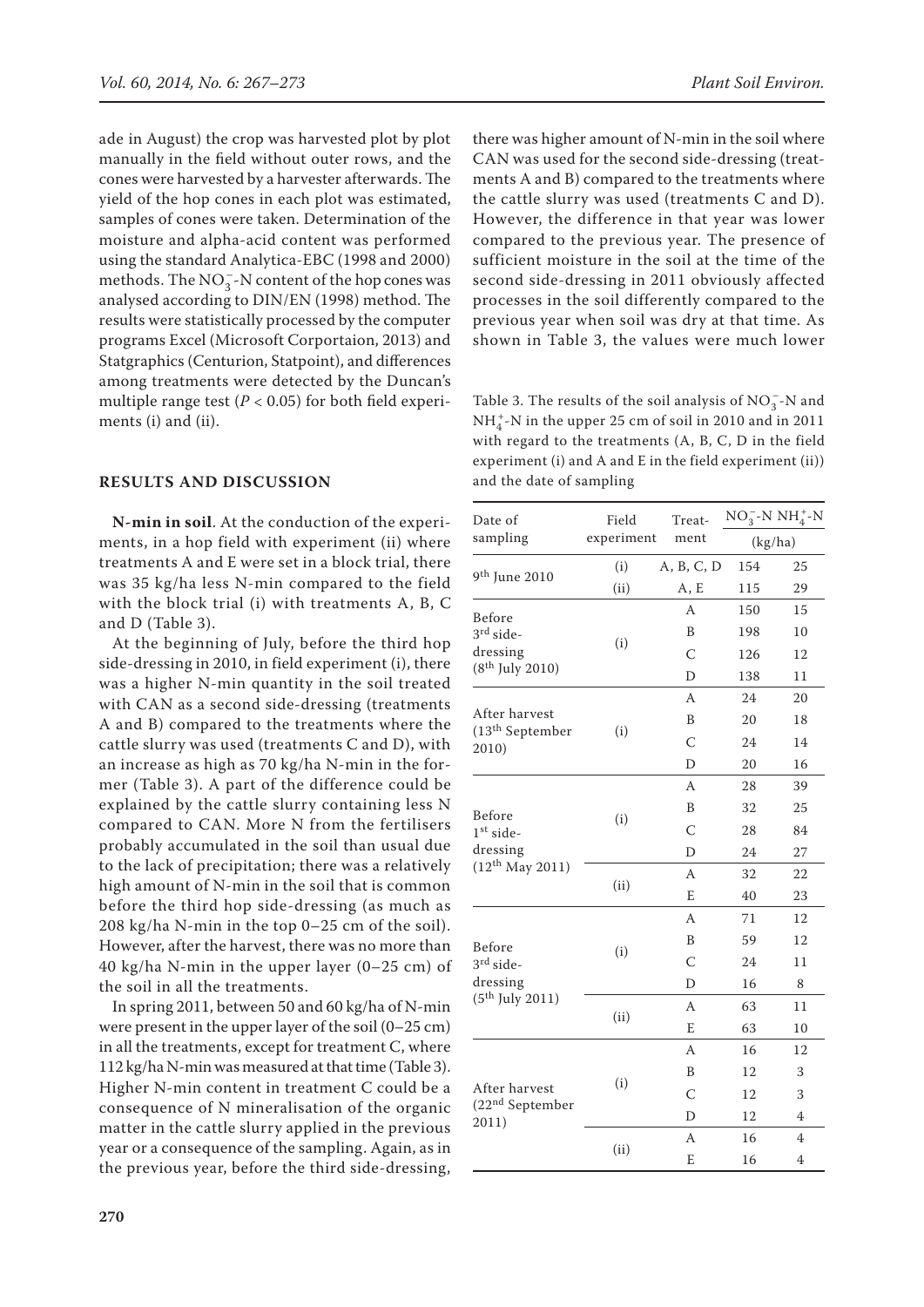compared to the previous year, from 24 to 83 kg/ha N-min.

After the harvest in 2011, the N-min content of the soil with the various treatments was similar, around 15 kg/ha N-min (Table 3). A slight deviation was observed with treatment A where CAN was used for all three N side-dressings (28 kg/ha N-min).

From the results in Table 3, it can be seen that it is not justifiable to measure only the  $NO_3^-$ -N form of N in the soil to determine the plant available N content in the soil. The  $NH_4^+$ -N form is usually low, however, sometimes it can be high and have a large impact on the amount of plant available N.

In the spring of 2012 (Table 4) and before the second hop side-dressing (data not shown), there was no significant difference among treatments in soil N-min (0–60 cm). The consequence of dry autumn, winter, beginning of spring and summer (Figure 1) was seen in the relatively high N-min values throughout the season in 2012. Depending on the treatment, already in spring there was 78 to 92 kg/ha N-min (Table 4).

Before the third hop N side-dressing, at the end of June in 2012, there were significant differences in the soil N-min in both investigated soil layers (0–30 cm and 30–60 cm) and in both investigated N forms ( $NO_3^-$ -N and  $NH_4^+$ -N). There was, on av-

Table 4. The results of the soil analysis of plant available N (NO<sub>3</sub>-N and NH<sub>4</sub><sup>+</sup>-N) at a depth of 0–30 cm and 30–60 cm in 2012 with regard to the treatments (A, B, C, D in field experiment (i) and A and E in the field experiment (ii)) and the date of sampling

| Date of<br>sampling         | Field<br>experiment | Treat-<br>ment   | $NO_3^-N$ (kg/ha) |                  | $NH4+-N (kg/ha)$ |                  | $NO_3^- - N +$<br>$NH4+-N (kg/ha)$ |  |
|-----------------------------|---------------------|------------------|-------------------|------------------|------------------|------------------|------------------------------------|--|
|                             |                     |                  | $0 - 60$ cm       |                  |                  |                  |                                    |  |
|                             | (i)                 | A                | 73 <sup>aa</sup>  |                  | 15 <sup>a</sup>  |                  | 88 <sup>a</sup>                    |  |
|                             |                     | $\, {\bf B}$     | 66 <sup>a</sup>   |                  | 12 <sup>a</sup>  |                  | 78 <sup>a</sup>                    |  |
|                             |                     | $\mathsf{C}$     | 72 <sup>a</sup>   |                  | 19 <sup>a</sup>  |                  | 91 <sup>a</sup>                    |  |
| 28 <sup>th</sup> April      |                     | $\mathbf D$      | 73 <sup>a</sup>   |                  | 19 <sup>a</sup>  |                  | 92 <sup>a</sup>                    |  |
|                             |                     | $\boldsymbol{A}$ | 72 <sup>a</sup>   |                  | 12 <sup>a</sup>  |                  | 84 <sup>a</sup>                    |  |
|                             | (ii)                | $\mathbf E$      | 76 <sup>a</sup>   |                  | 15 <sup>a</sup>  |                  | 91 <sup>a</sup>                    |  |
|                             |                     |                  | $0 - 30$ cm       | 30-60 cm         | $0 - 30$ cm      | $30 - 60$ cm     | $0 - 60$ cm                        |  |
|                             |                     | $\boldsymbol{A}$ | 243 <sup>b</sup>  | $125^{\rm b}$    | $12^{ab}$        | 15 <sup>c</sup>  | 395 <sup>b</sup>                   |  |
| Before 3rd                  | (i)                 | $\, {\bf B}$     | 262 <sup>b</sup>  | 122 <sup>b</sup> | 11 <sup>ab</sup> | 18 <sup>c</sup>  | 414 <sup>b</sup>                   |  |
| side-dressing               |                     | $\mathsf C$      | 138 <sup>a</sup>  | 87 <sup>a</sup>  | 20 <sup>c</sup>  | 16 <sup>c</sup>  | 260 <sup>a</sup>                   |  |
| $(27th$ June)               |                     | $\mathbf D$      | 153 <sup>a</sup>  | 93 <sup>a</sup>  | 13 <sup>b</sup>  | $14^{bc}$        | $274^a$                            |  |
|                             | (ii)                | $\boldsymbol{A}$ | 250 <sup>b</sup>  | $111^{ab}$       | $11^{ab}$        | 10 <sup>ab</sup> | 381 <sup>b</sup>                   |  |
|                             |                     | $\mathbf E$      | 333c              | 125 <sup>b</sup> | 8 <sup>a</sup>   | 8 <sup>a</sup>   | 489 <sup>c</sup>                   |  |
|                             | (i)                 | $\boldsymbol{A}$ | $139^{bc}$        | $104^{bc}$       | 10 <sup>a</sup>  | 11 <sup>a</sup>  | 264 <sup>b</sup>                   |  |
|                             |                     | $\, {\bf B}$     | 115 <sup>b</sup>  | $92^{bc}$        | 8 <sup>a</sup>   | <b>g</b> a       | 224 <sup>b</sup>                   |  |
| After harvest               |                     | $\mathsf C$      | $139^{bc}$        | 86 <sup>b</sup>  | 8 <sup>a</sup>   | q <sup>a</sup>   | 241 <sup>b</sup>                   |  |
| (29 <sup>th</sup> August)   |                     | D                | 73 <sup>a</sup>   | 52 <sup>a</sup>  | 9a               | 8 <sup>a</sup>   | 142 <sup>a</sup>                   |  |
|                             | (ii)                | $\boldsymbol{A}$ | $139^{bc}$        | $116^{bc}$       | 8 <sup>a</sup>   | q <sup>a</sup>   | 270 <sup>b</sup>                   |  |
|                             |                     | $\mathbf E$      | $165^{\circ}$     | $123^{\circ}$    | 8 <sup>a</sup>   | 8 <sup>a</sup>   | 294 <sup>b</sup>                   |  |
|                             | (i)                 | $\boldsymbol{A}$ | $<14\,$           | $<15\,$          | $<\,8$           | < 6              | $< 43\,$                           |  |
|                             |                     | $\, {\bf B}$     | $<14\,$           | $<14\,$          | $<\,5$           | $<\,7$           | $< 40\,$                           |  |
| Before winter               |                     | $\mathsf{C}$     | $<14\,$           | < 14             | 7                | ~< 4             | $<$ 39                             |  |
| (26 <sup>th</sup> November) |                     | $\mathbf D$      | $<15\,$           | $<17\,$          | $10\,$           | 8                | $<50\,$                            |  |
|                             | (ii)                | $\mathbf{A}$     | < 14              | 25               | 8                | 9                | < 56                               |  |
|                             |                     | ${\bf E}$        | $<\,14$           | 22               | 8                | 10               | $<54\,$                            |  |

The same letter in the column inside one term of sampling indicates that there is no significant difference between treatments (Duncan test;  $P = 0.05$ )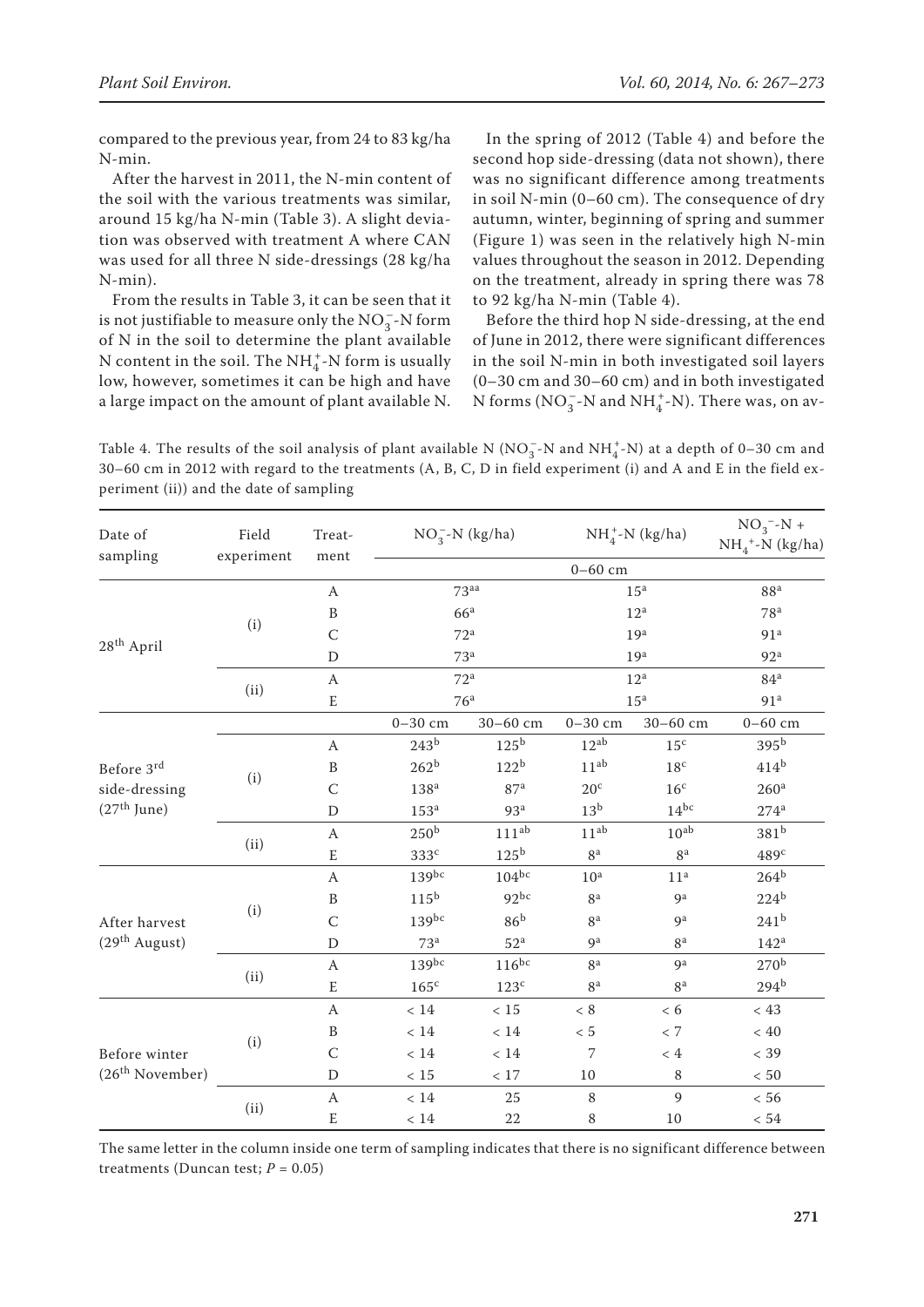erage, as much as 200 kg N/ha in NO<sub>3</sub>-N form in the upper 30 cm layer and 107 kg/ha in the layer underneath (30–60 cm) in the field experiment (i). There was significantly higher N-min (0–60 cm) in the treatments where CAN was used for the second side-dressing (treatments A and B) compared to the treatments where cattle slurry was used (treatments C and D) in both investigated layers. With slurry 35 kg/ha less N was applied in the second side-dressing in that year and it is also possible that some N was lost from the slurry at the time of application, while leaching was probably not a factor because there was very low precipitation in June and in the first 10 days of July. In the field experiment (ii) there was a significantly higher amount of NO<sub>3</sub> - N in the treatment E compared to the treatment A (presumably from the mineralisation of organic matter applied with cattle slurry in the two previous years).

After the harvest in 2012, there was still a high N-min content of the soil of all the treatments (on average, 218 kg/ha N-min in the field experiment (i) and 282 kg/ha in the field experiment (ii) (Table 4). Presumably due to the lack of precipitation and high temperatures in that year, N accumulated in the soil after each side-dressing and also after mineralisation and the absorption by the hop plants was low (and consequently also the yield; Table 5). In field experiment (i) there was significantly lower N-min in both soil layers (0–30 cm and 30–60 cm) in treatment D where cattle slurry was used twice, compared to the other treatments (A, B, C), but the quantity of N-min was still very high (142 kg/ha). Problems occurred later when there was substantial precipitation in autumn, and a huge amount of N-min was leached away before winter (there was no catch crop in 2012) from the upper 60 cm soil layer. At the time of the last soil sampling on November 26, 2012, there was only 39 to 56 kg/ha N-min (0–60 cm) in the soil (Table 4), namely.

**Hop yield and its quality**. Table 5 shows the yield of the hop cones and the quality of the yield with regard to the various treatments and investigated year in field experiment (i). Despite the application of a lower amount of N, there was a significantly higher yield of hop cones and alphaacid yield with the treatments C and D (Table 5) (cattle slurry was used for the second hop sidedressing in both treatments). Obviously, in the weather conditions that prevailed in June and in the first half of July in the investigated years (low amount of precipitation and higher than average temperature; Figure 1), the cattle slurry was more effective compared to the CAN mineral granular fertiliser. Beside N slurry contains also water and other nutrients.

The form of fertiliser for the hop side-dressing had no significant effect on the alpha-acid content of the hop cones. No significant treatment  $\times$  year interaction was found for any of the investigated parameters. Dauden and Quilez (2003) compared a control with mineral fertilisation and pig slurry in irrigated Mediterranean typical xerofluvent soil and found no significant differences in the aboveground biomass, corn yield and N plant uptake between the different fertilisation schemes. However, similar to our experiment, they reported that  $NO_3^-$ -N concentrations in the soil solution were higher for the control treatment than for the slurry

|           |      | Yield (kg/ha<br>dry matter) | Alpha-acid content<br>(% dry matter) | Yield of alpha-acid<br>(kg/ha) | $NO3-N$<br>(mg/100 g dry matter) |
|-----------|------|-----------------------------|--------------------------------------|--------------------------------|----------------------------------|
|           | A    | $1255^{ab}$                 | 8.9 <sup>a</sup>                     | 112 <sup>a</sup>               | 1385b                            |
|           | B    | 1234 <sup>a</sup>           | 9.3 <sup>a</sup>                     | $115^{ab}$                     | 1396 <sup>b</sup>                |
| Treatment | C    | $1392$ <sub>bc</sub>        | 9.3 <sup>a</sup>                     | $130^{bc}$                     | 1228 <sup>a</sup>                |
|           | D    | 1414 <sup>c</sup>           | 9.3 <sup>a</sup>                     | 133 <sup>c</sup>               | 1179 <sup>a</sup>                |
|           | 2010 | $1504^{\rm b}$              | 9.4 <sup>a</sup>                     | 142 <sup>b</sup>               | 1489b                            |
| Year      | 2011 | 1511 <sup>b</sup>           | 9.2 <sup>a</sup>                     | 139 <sup>b</sup>               | 1232 <sup>a</sup>                |
|           | 2012 | 956 <sup>a</sup>            | 9.0 <sup>a</sup>                     | 86 <sup>a</sup>                | 1170 <sup>a</sup>                |
|           |      |                             |                                      |                                |                                  |

Table 5. Yield of hop cones (dry matter), alpha-acid content in hop cones, yield of alpha-acid and  $NO_3^-$ -N content in hop cones at cv. Aurora in the field experiment (i) with regard to the treatment (A, B, C and D) and investigated year (2010, 2011 and 2012)

The same letter in the column inside one factor indicates that there is no significant difference between treatments (Duncan test;  $P = 0.05$ )